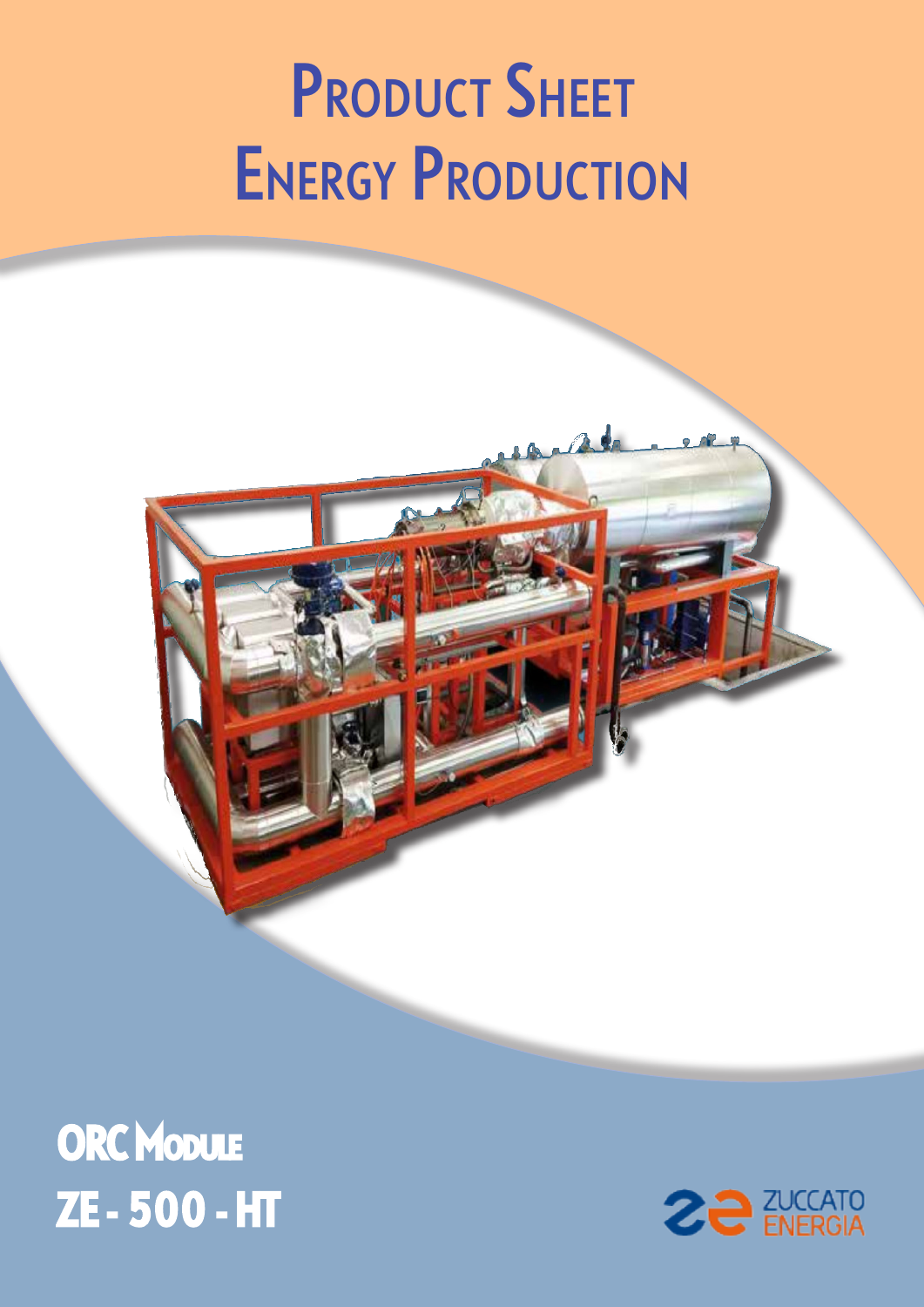#### PLANT TECHNOLOGY

The structure of the proposed plant is based on the organic Rankine cycle (LT-ORC), and may be summed up by the diagram in Figure 1.

A heat source [1] generates heat, which is conveyed through a vector fluid circulating into a closed loop to one or more primary heat exchangers, usually a preheater and an evaporator [2], where said heat is transferred from the vector fluid to the **working fluid.** 

The working fluid - a low-boiling, biodegradable, low GWP non toxic liquid when at room temperature boils in the evaporator at a temperature far lower than that of water, becoming a high-pressure dry gas which spins through its expansion the impeller of a specifically designed and sized turbine [3]. The turbine shaft with rotational speed of 6500 rev/min spins the rotator of a generator which is directly connected to it, thus producing **electric power [4]** which, after being synchronized in frequency, phase and voltage by a power converter, may be injected into the national power grid or self-consumed, according to local needs and policies.

Downstream the turbine, the working fluid - still in gas phase - is conveyed to another heat exchanger, called a **condenser [5]**, where it is cooled, releasing its excess heat and condensing back into a liquid which is collected in a **condensation tank**, ready to be sent back to the primary heat exchanger by a **recirculation pump**, thus closing the loop.

Excess heat released in the condenser is a low-temperature thermal energy source itself, which may be used for other purposes such as preheating or dessiccating biomass fuel (thus increasing its heating value), building heating, hot water production and so on. In case that is not possible, residual heat may be dissipated by using an **external cooling system** [6] such as an evaporative cooling tower or a **dry cooler.** 



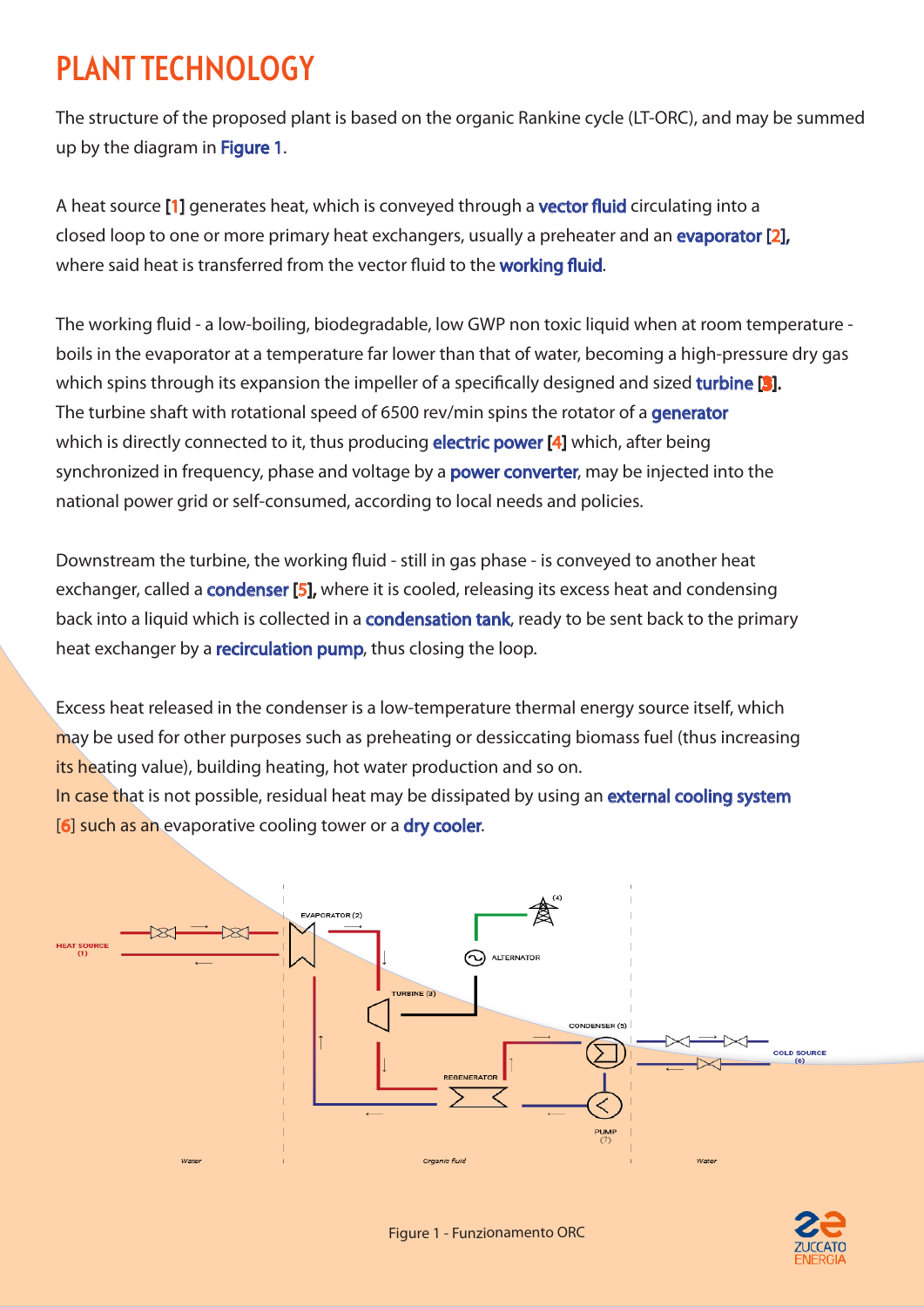#### INNOVATION

Independently designed and manufactured using the most advanced technologies in finite elements and fluid-dynamics analysis (CFD/CFX), the ZE turbogenerators are designed from scratch to operate in a low-temperature organic Rankine cycle which uses a special working fluid that offers better performances and several advances over traditional steam turbines:

• Low operational temperature which allow our systems to tap even low-grade heat sources;

• High condensation temperature which may allow the use of simple air-cooled condensers;

• Totally dry working fluid, which means no turbine blade erosion, giving the system high reliability and reduced maintenance costs as well as fewer controls;

• No atmospheric emissions (closed circuit operation);

From an environmental standpoint, ZE systems are reproachless:

• They recover of wasted resources such as waste heat and byproducts or help tapping renewable sources such as solar and geothermal heat;

• They use plain tap water for thermal energy transfer instead of environmentallydangerous diathermal oil; • Their working fluid is ozone-friendly, non-toxic, non flammable in liquid form, and 100% biodegradable tha has a Low Global Warming potential (GWP);

• They are made of recyclable, environmental friendly materials, use a minimum of plastic parts and employ no toxic substances in theri construction.

The ZE turbogenerators have been custom designed from scratch for the purpose of being installed in small plants (<1MWe). So, several engineering solutions have been incorporated in their design to enhance their performance:

• Direct turbine-to-alternator coupling, to eliminate the attrition losses inherent in gearboxes; • Use of ceramic bearings to prolong operational life and allow very high-rpm operation; • Custom-designed and sized turbines and power converters for every plant size to obtain optimal mechanical-to electric energy conversion and performance in energy grid output. Our innovative technology has already been widely field-tested with success in dozens of plants throughout Europe, Asia, Africa and America, from biomass and biogas fueled plants in Italy to solar-assisted plants in Africa, from large farms in the USA to Korean power stations.. All systems by Zuccato Energia are equipped with telecontrol and telediagnostic systems that allow constant monitoring and real-time intervention in case of malfunction through the 3G / GPRS / EDGE cellphone network and any Web-savvy device (PC or tablet).

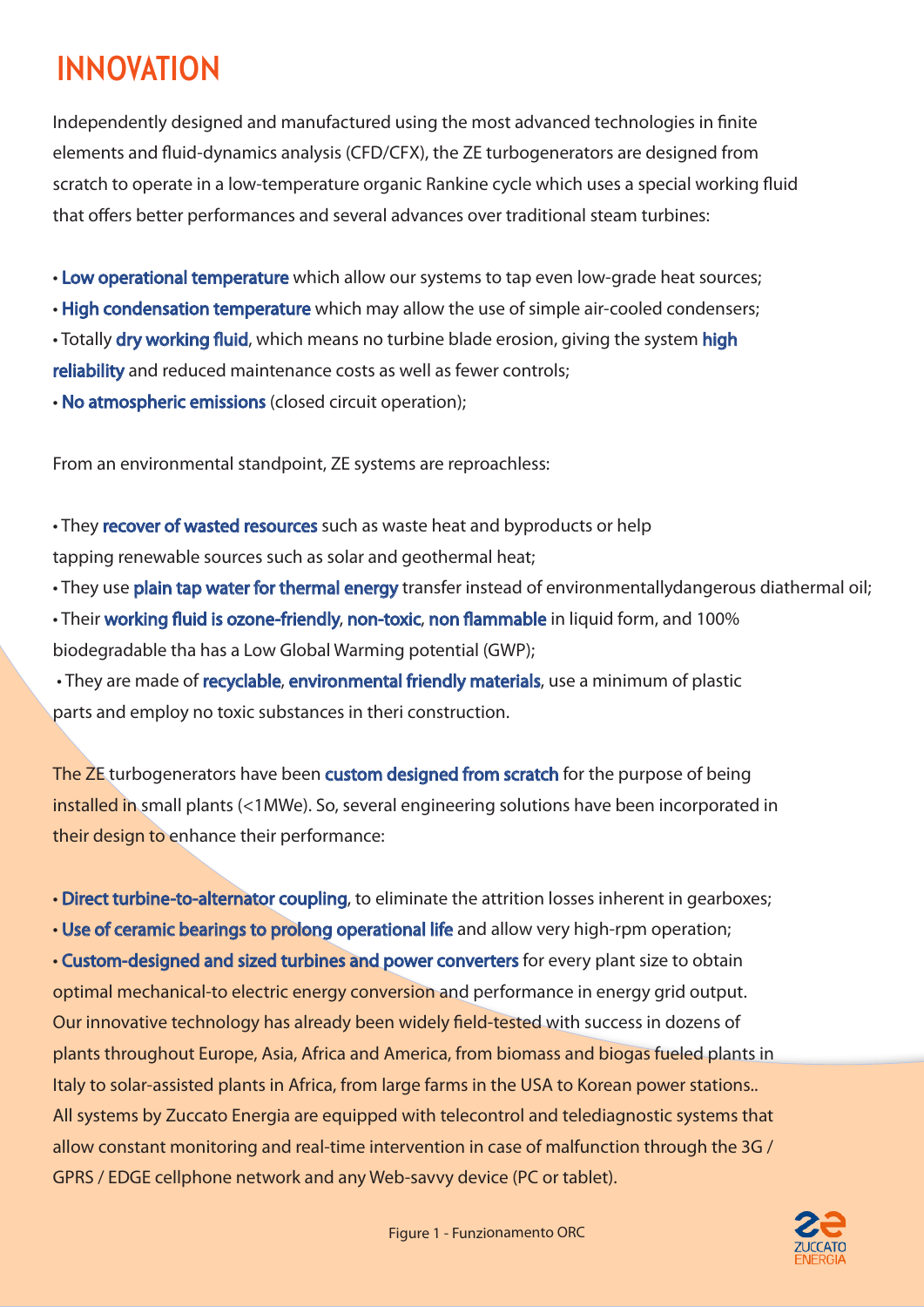#### CIRCUIT COMPONENTS



### PROCESS DATA

| <b>WORKING FLUID</b>       |                                                                   |
|----------------------------|-------------------------------------------------------------------|
| Type                       | Mixture of environment-friendly, non-toxic,<br>non-flammable HFOs |
| <b>Working Temperature</b> | $60 - 200^{\circ}$ C                                              |
| Condensation Temperature   | $\sim$ 33°C (@1 bar)                                              |
| <b>Working Pressure</b>    | <b>PS40</b>                                                       |

| <b>HEAT EXCHANGER</b>   |                                                                                        |
|-------------------------|----------------------------------------------------------------------------------------|
| $\sqrt{\text{Type}}$    | Brazed plate (evaporators & preheaters)<br>plate and shell (regenerator and condenser) |
| Operating Pressure      | 30 bar (Nominal) / 39 bar (Test) /225 bar (Burst)                                      |
| Materials               | AISI316 S/S & 99,9% copper (evaporator/preheater)<br>Copper (regenerator/condenser)    |
| Max Working Temperature | $250^{\circ}$ C                                                                        |

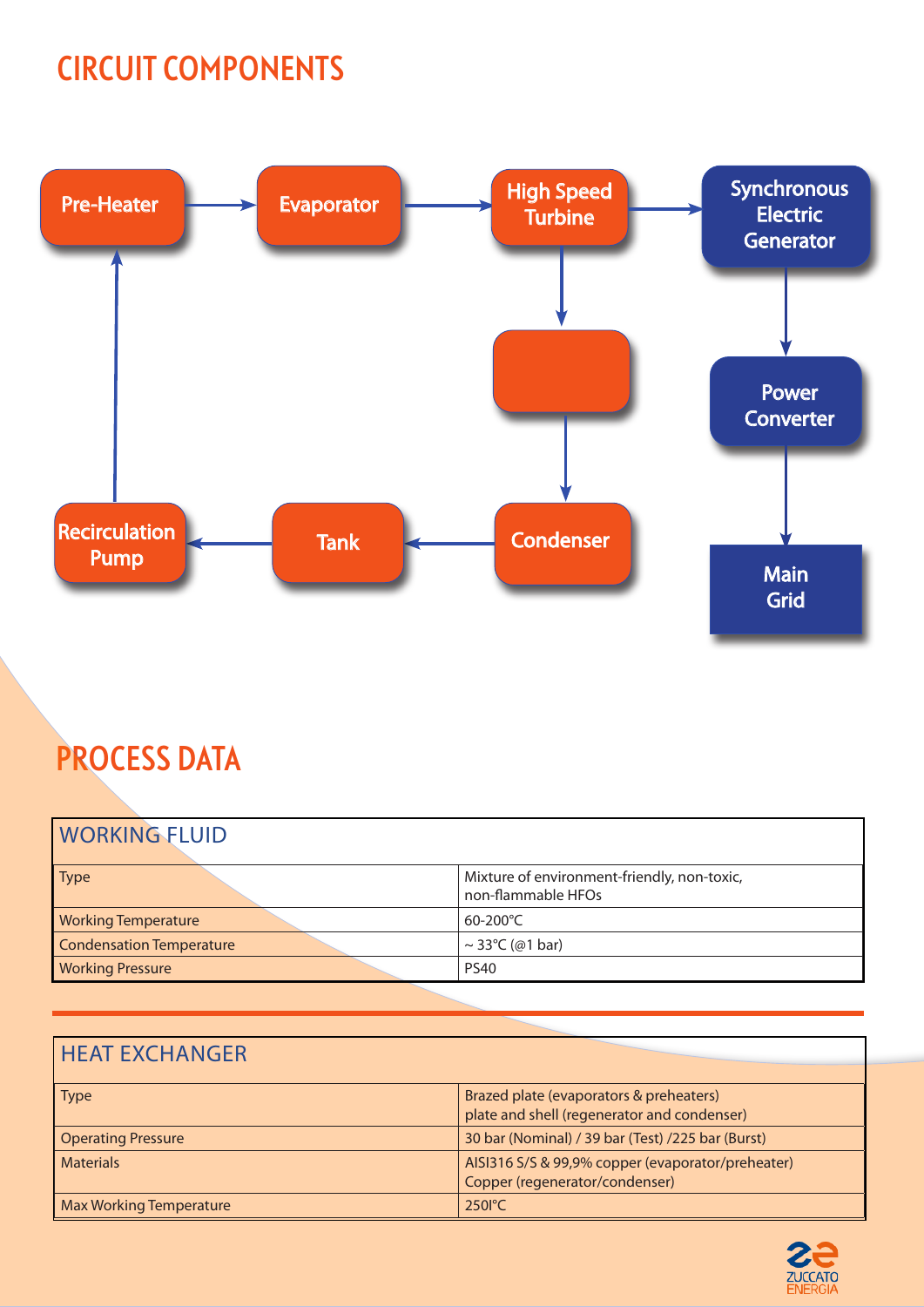| <b>PREHEATER + EVAPORATOR</b>          |                |  |
|----------------------------------------|----------------|--|
| Total Thermal Power Input              | 2909 kWt       |  |
| Vector Fluid                           | Diathermic Oil |  |
| Vector Fluid Temperatre (input/output) | 225/103°C      |  |
| Vector Fluid Flow Rate                 | 11.28 kg/s     |  |
| Power Output                           | 505 kWe        |  |

#### **CONDENSER**

| <b>Thermal Dissipation Power</b>             | 2391 kWt   |
|----------------------------------------------|------------|
| Condenser Cooling Water Temperature (in/out) | 32°C/48°C  |
| <b>Condenser Circuit Flow</b>                | 35.38 kg/s |

#### TURBINE

| Type                                 | Two stage turbine (radial and axial stage), directly coupled to the<br>generator shaft                                      |
|--------------------------------------|-----------------------------------------------------------------------------------------------------------------------------|
| Operating Temperature (input/output) | 180/100°C                                                                                                                   |
| <b>Stage Pressure</b>                | <b>PS40</b>                                                                                                                 |
| Materials                            | Machined steel (body) / Titanium alloy (impeller)                                                                           |
| Speed Control                        | Feedback loop on the generator current output                                                                               |
| Seals and Gaskets                    | Sealed labyrinth on impeller back and optionally<br>at generator interface. Environmental seal using<br>gaskets and O-rings |

| <b>GENERATOR</b>        |                                             |  |
|-------------------------|---------------------------------------------|--|
| Type                    | Synchronous, permanent magnet               |  |
| <b>Power Output</b>     | 505 kWE                                     |  |
| <b>Output Voltage</b>   | 503-577 VAC @ 500 Hz                        |  |
| <b>Rotational Speed</b> | 6500 rev/min                                |  |
| Rectifier /synchronizer | Built-in / Included                         |  |
| <b>Cooling System</b>   | Water + glycol mix @ TIN<40°C, 30l/min flow |  |
| Cooling Fluid           | Working fluid injection                     |  |

| <b>INVERTER</b>                          |                                           |
|------------------------------------------|-------------------------------------------|
| $\mathsf{Type}$                          | IGBT- mains synchronized modules          |
| Total Output Power                       | 495 kWE / 700 kWE max (2x350 kW modules)  |
| Output Voltage/Frequency                 | 400 V + 5% Tol. @50/60Hz                  |
| Temperatura max ambientabile accettabile | 40 $\mathrm{^{\circ}C}$                   |
| Chopper di frenatura                     | External, included in the scope of supply |